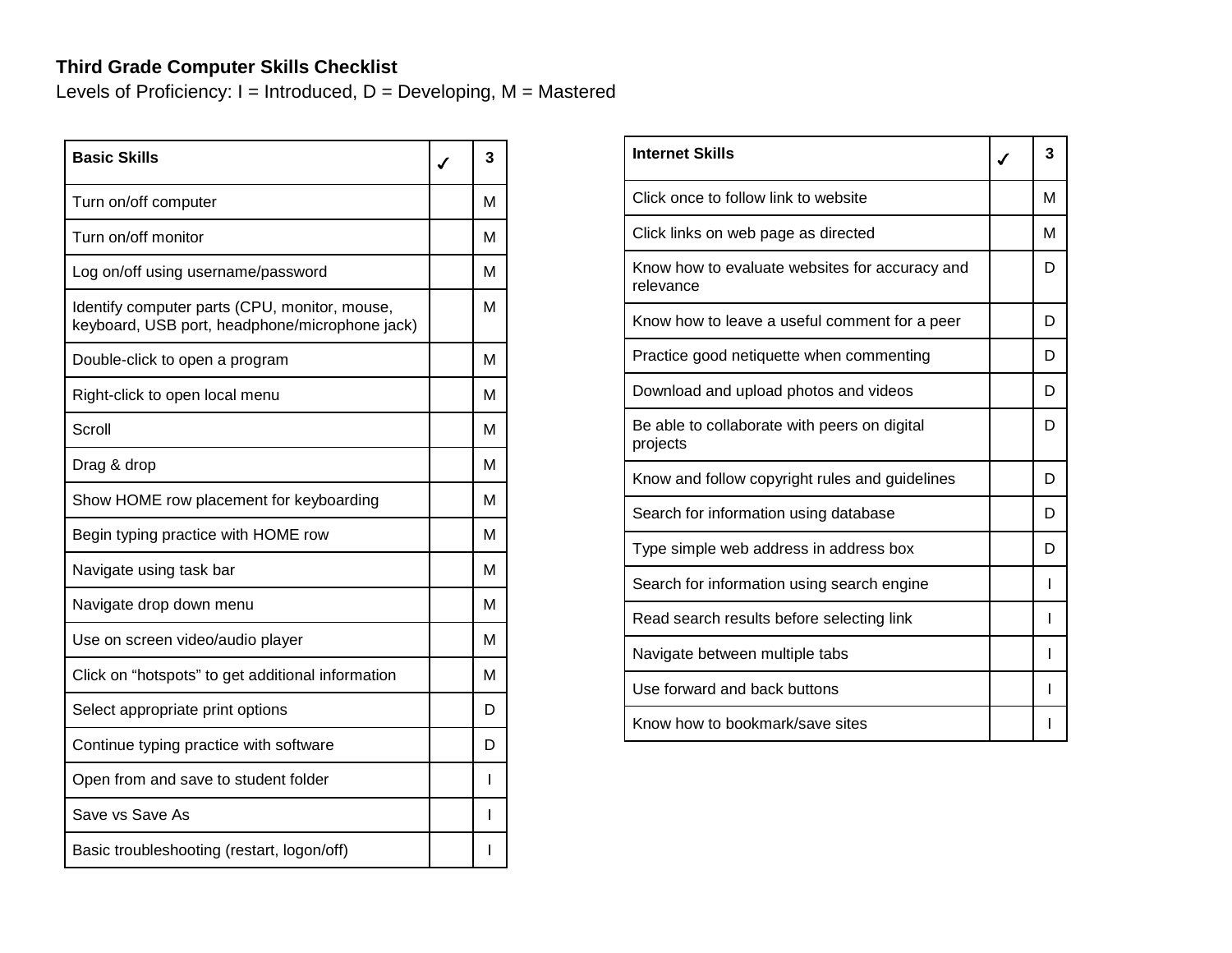| <b>Word Processing Skills</b>                    | 3 |
|--------------------------------------------------|---|
| Type first and last name                         | м |
| Type simple sentences with capital and period    | М |
| Use caps lock and shift keys                     | м |
| Use backspace and delete keys                    | м |
| Use enter key                                    | М |
| Click once to place cursor for editing           | м |
| Use exclamation point and question mark          | М |
| Highlight text with mouse                        | м |
| Center text/image with center button             | м |
| Change font, size, color of text                 | М |
| Use Undo                                         | м |
| Type multiple sentences with space after period. | D |
| Highlight text to move, delete, or edit          | D |
| Insert graphic shapes or clip art image          | D |
| <b>Insert Word Art</b>                           | D |
| Use copy, cut, paste features                    | D |
| Add graphic or image from file folder location   | ı |
| Resize image or graphic                          |   |

| <b>Presentation Skills</b>                       |  |
|--------------------------------------------------|--|
| Select slide layout                              |  |
| Select slide design                              |  |
| Create text box and type in it                   |  |
| Insert graphic shape or clip art image           |  |
| Insert audio                                     |  |
| Move text box and graphic on page at will        |  |
| Change color of graphic shape                    |  |
| Resize textbox, graphic, Word Art                |  |
| Make a slide presentation - three or more slides |  |
| Add slide transition effects                     |  |
| Add slide sound effects                          |  |